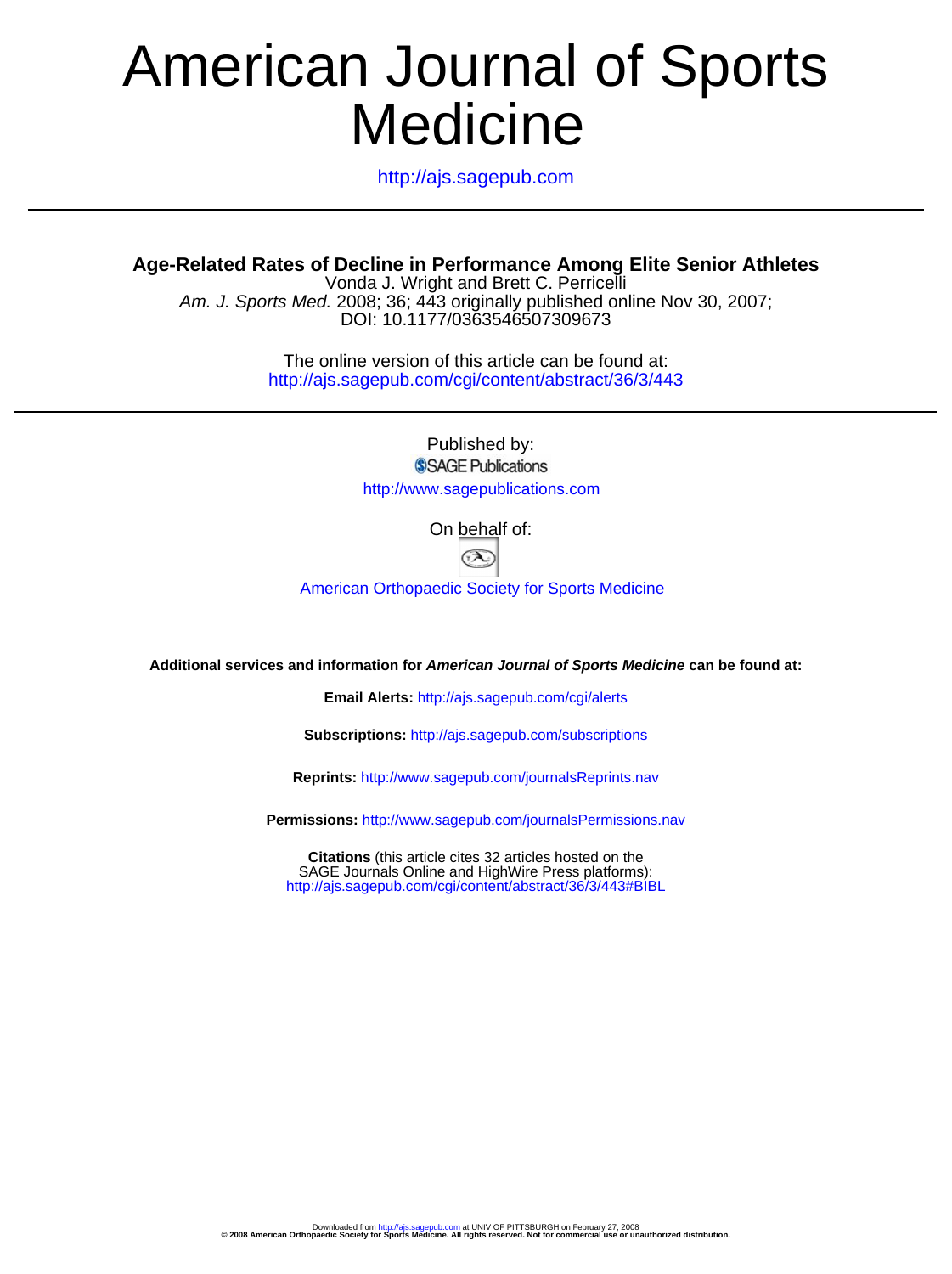# **Age-Related Rates of Decline in Performance Among Elite Senior Athletes**

Vonda J. Wright,\* MD, and Brett C. Perricelli, MD

*From the Department of Orthopaedic Surgery, Center for Sports Medicine, University of Pittsburgh, Pittsburgh, Pennsylvania*

**Background:** Age-related disability and lost independence currently plague one third of older Americans. Many causes of disability, lost muscle mass and bone mineral density, are modifiable with exercise. Most exemplary of successful aging are the Senior Olympians; this group of vital athletes exhibit persistently high levels of functional capacity.

**Purpose:** This study describes demographic data, injury characteristics and the effect of aging on physical performance in senior athletes to identify key time points for intervention to address declining performance.

**Study Design:** Cross-sectional study; Level of evidence, 4.

**Methods:** Senior Olympians (>50 years) participating in the 2001 National Senior Olympic Games were surveyed for demographic and health characteristics. Age-related changes in physical performance were determined from mean winning performance times in track and field events. These were plotted against age and task for men and women. Analysis of variance and intergroup significance were analyzed using the Tukey procedure. Percentage performance change across events was compared. The 2001 National Senior Olympic Games results were compared with American track and field record holders.

**Results:** Senior athletes' performance declined (male and female) approximately 3.4% per year over 35 years of competition slowly from age 50 to 75 years and dramatically after age 75 years. Men showed no difference in decline of sprint and endurance events, whereas the decline in the sprint was greater than in endurance for women, especially after the age of 75 years.

**Conclusion:** Even the healthiest examples of musculoskeletal aging experience significant performance declines around age 75 years. This may be a key time point for preventive intervention.

**Keywords:** senior athlete; musculoskeletal aging; performance decline; Senior Olympics

There is a relative paucity of research examining ways to slow or arrest the seemingly inevitable decline from vitality to disability that accompanies aging. The study of senior athletes may provide vital answers to this question, as research outcomes are less likely to be confounded by the variables of disuse or chronic disease. This group continues to exhibit high levels of functional capacity as well as quality of life throughout their life span.

This cross-sectional study evaluated senior athletes participating in the 2001 Summer National Senior Games the Senior Olympics. Their winning performance times were compared with the American Masters track and field records. We documented the gradual change in physical capacity that occurs with aging.

# BACKGROUND

To date, research has focused on optimizing treatment of bone disease and trauma in the elderly. Little attention,

No potential conflict of interest declared.

The American Journal of Sports Medicine, Vol. 36, No. 3 DOI: 10.1177/0363546507309673 © 2008 American Orthopaedic Society for Sports Medicine

however, has been paid to healthy bone aging, and there is currently no definition of a healthy skeletal system throughout the life span. The purpose of this large crosssectional study was to examine performance decline with aging to identify key time points for intervention for prevention of lost independence.

# METHODS

#### Health Information Survey

All 10 000 participants in the National Senior Olympic Games, held in Baton Rouge, Louisiana, were invited to participate in the Health Information Survey. The survey was distributed to all registrants as part of the registration packet and collected during the course of the games at a booth in the exhibit area of the athletes' village. All participants signed an informed consent form approved by the institutional review board. The booth was staffed at all times by physicians and research personnel who answered questions and reviewed the surveys for completeness.

The Health Information Survey was constructed specifically for this project and included general demographic information, medical and surgical history, drug/vitamin history including hormone replacement therapy, duration of training (hour/day/week/year), highest level of training/ competition, personal best record in sport, fall history,

<sup>\*</sup>Address correspondence to Vonda J. Wright, MD, University of Pittsburgh, Department of Orthopaedic Surgery, Center for Sports Medicine, 3200 South Water Street, Pittsburgh, PA 15203 (e-mail: vondawright@hotmail.com).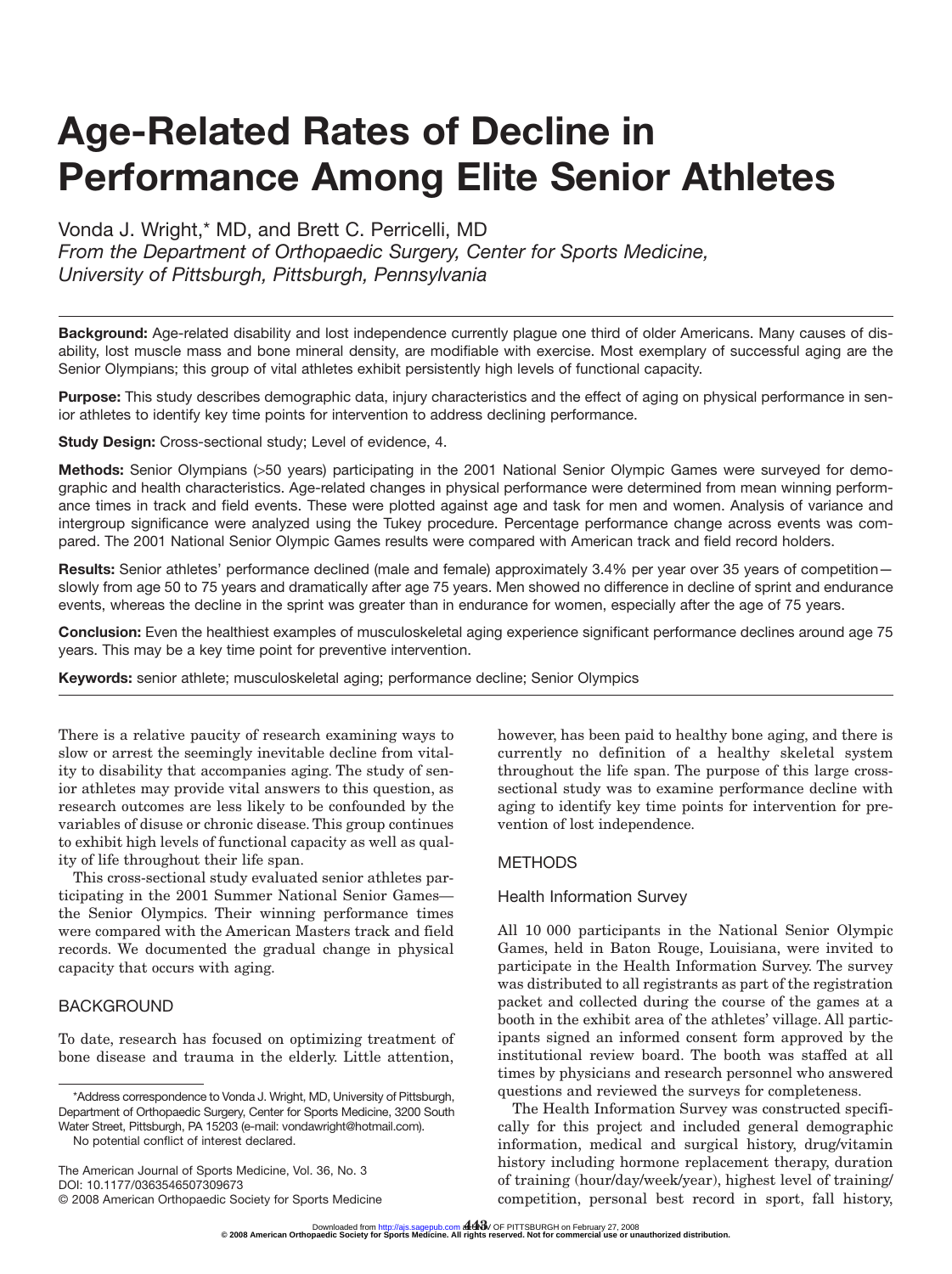musculoskeletal injury history, and the Short Form–36 (SF-36).

Statistical analysis included calculation of descriptive statistics. This included measures of central tendency (means, medians, other percentiles) and dispersion (SDs, ranges) for continuous data and frequency distributions for categorical variables. The characteristics of the athletes across sports (gender, age group, and race) were compared using a  $\chi^2$  test for discrete data and appropriate parametric or nonparametric analysis of variance techniques for continuous data.

#### The Effect of Physical Performance on Aging

To determine the relationships between age, gender, performance times, and event types, performance versus age data were obtained from the National Senior Games Association for senior athletes participating in the 2001 Summer National Senior Olympic Games in Baton Rouge, Louisiana. The top 8 performance times from the track and field event finalists were divided into 5-year increments from ages 50 to 85 years. Data for athletes older than 90 years existed; however, the limited number of participants prohibited analysis. The mean performance times, per 5-year age interval, were plotted against age for men and women. Analysis of variance within each age group for both men and women was determined. The data were further analyzed using the Tukey procedure to determine whether there was a significant difference between the mean performance times of each age group. From this analysis, we were able to determine at what age the mean performance times became significantly different. Significance was set at *P* < .05 in all comparisons.

To answer the question of whether the performances across events differ with age and sex, the decline in performance (ie, percentage increase in mean time) per age group was calculated. The mean decline per year, over a 35 year period, from 50 to 85 years, was then determined by dividing the total percentage increase, in times, by 35 years. Because the Tukey procedure revealed a significant change in performance times at approximately 75 years of age, the percentage decline per year was further subanalyzed for the first 25 years (50-75 years old) of competition and the final 10 years (75-85 years old). Finally, the range of events was divided into sprint and endurance distances to observe differences in power versus endurance events.

### Analysis of Record Performance Times: Masters Track and Field

To capture the performance of athletes with the maximum function for their ages, the Masters track and field records were analyzed.Athletes holding Masters records demonstrate the utmost capacity to overcome the difficulties of aging.

#### RESULTS

### Health Survey

*General Information*. A total of 2599 (1351 men and 1248 women) surveys were returned, which represented



Figure 1. 2001 Senior Olympics health survey: more than 90% of senior athletes were white.



**Figure 2.** 2001 Senior Olympics health survey: senior athlete education.

approximately 26% of all Senior Olympics participants. The mean age of participants was 67.76 years, more than 90% of all participants were white, 70% were married, approximately 80% had completed some college studies, and 32% held postgraduate degrees. More than 40% of the senior athletes continued to work in jobs they described as moderately active, whereas 46% were retired but not owing to health reasons (Figures 1-3). Many athletes reported a lifelong history of physical activity, including 95% participation in sports as teenagers and 85% as young adults.

*Comorbidities*. When the athletes were asked about their health, the 3 most frequently reported comorbidities were low back pain (25.3%), hypertension (22.9%), and knee osteoarthritis (15.3%). Prior knee surgery was reported by 16.4% of the total population. Back surgery (4.6%) and hip surgery (1.2%) were reported less frequently (Figure 4).

*Subjective Physical and Mental Health: SF-36*. Relative to the US population norms, this sample of senior athletes reported better scores for each of the 8 SF-36 subscales. Physical and mental component summary scores that combine the 8 SF-36 scale scores into scores that represent physical and mental function, respectively, were also calculated.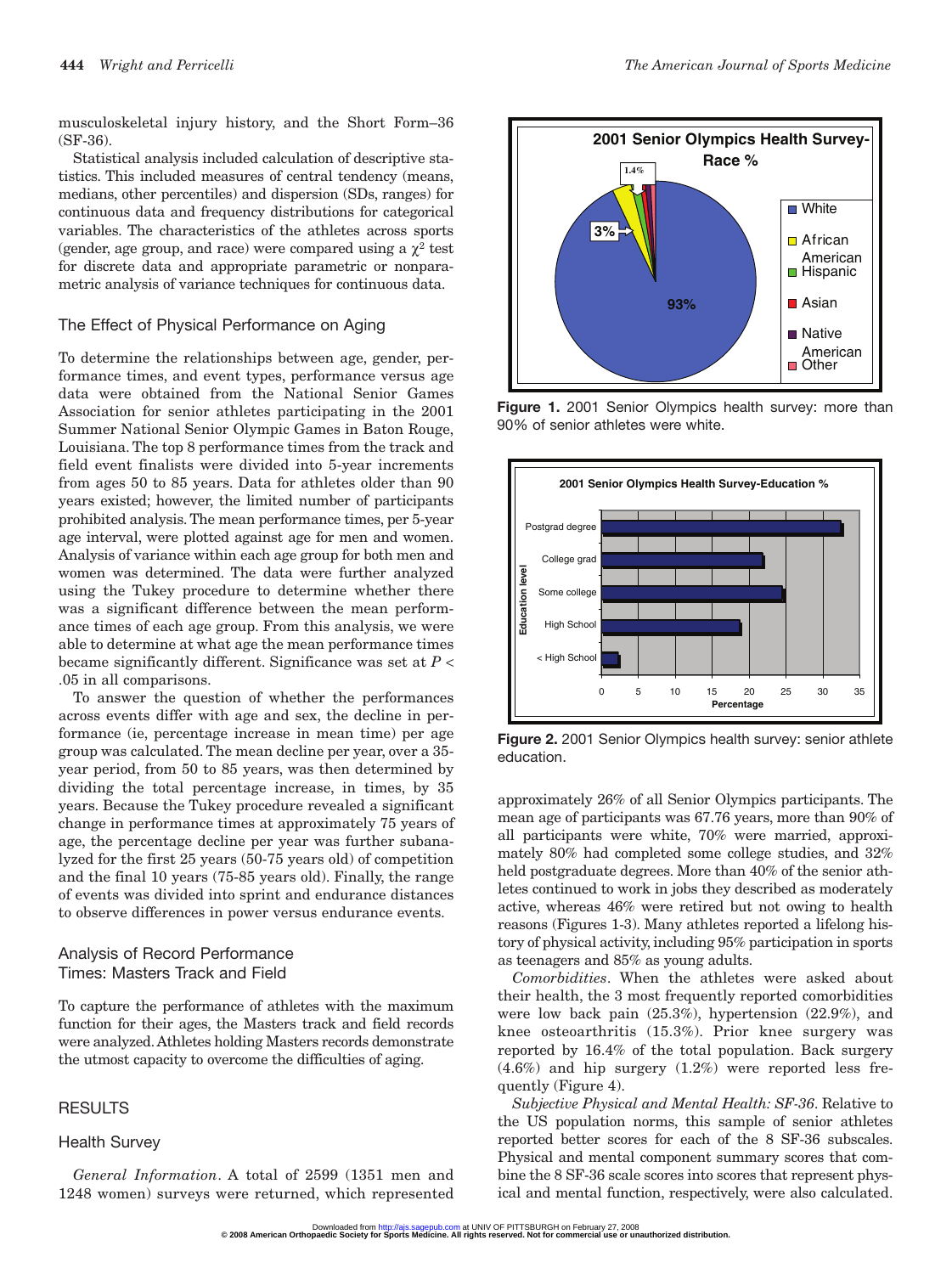

**Figure 3.** 2001 Senior Olympics health survey: more than 40% of senior athletes continue to work, and those who are retired did not do so because of disability. LOA, leave of absence.



**Figure 4.** 2001 Senior Olympics health survey: self-reported health comorbidities. CA, cancer; HTN, hypertension; OA, osteoarthritis.



**Figure 5.** 2001 Senior Olympics track performance data: male mean performance by age. Arrows indicate age at which performance times first became significantly (*P* < .05) different from those of the previous age group.

In the US population, these scores have a mean of 50 and an SD of 10. For men and women, respectively, the physical component summary scores were 52.2 (SD, 6.6) and 51.8 (SD, 7.1). The mental component summary scores were 56.3 (SD, 5.9) and 55.2 (SD, 6.2) for men and women, respectively. These physical and mental component summary scores indicate that, on average, the health status of men and women participating in the National Senior Olympic Games is above the US population average. On average, physical health of these senior athletes is two tenths of an SD above the US average, and mental health is approximately one half of an SD above the US average.

#### Performance Data

*2001 Age and Gender Differences in Performance Times*. Figure 5 illustrates the male track and field running performance times with advancing age. Running times at all distances increased (performance decline) somewhat linearly until approximately 75 years of age, when performance times increased sharply. The same general trend was observed for women (Figure 6). For both men and women, the differences between age groups became significant (*P* < .05) at approximately 75 years of age. In both genders, the variability among the top 8 winning times in each 5-year age interval increased markedly with advancing age.

To more clearly define the changes in performance over time and event type, the percentage change in times between age groups, using the youngest group (50 years) as the baseline, was calculated for track and field events. Within each event, there was a significant difference in performance versus percentage change by age. Figure 7 is a typical graph. As expected, as with the mean performance versus age data, the differences between age groups became significant  $(P < .05)$  at approximately 75 years old. The total percentage change in performance over 35 years of competition versus gender and event was compared. The mean percentage increase per year, over 35 years, for all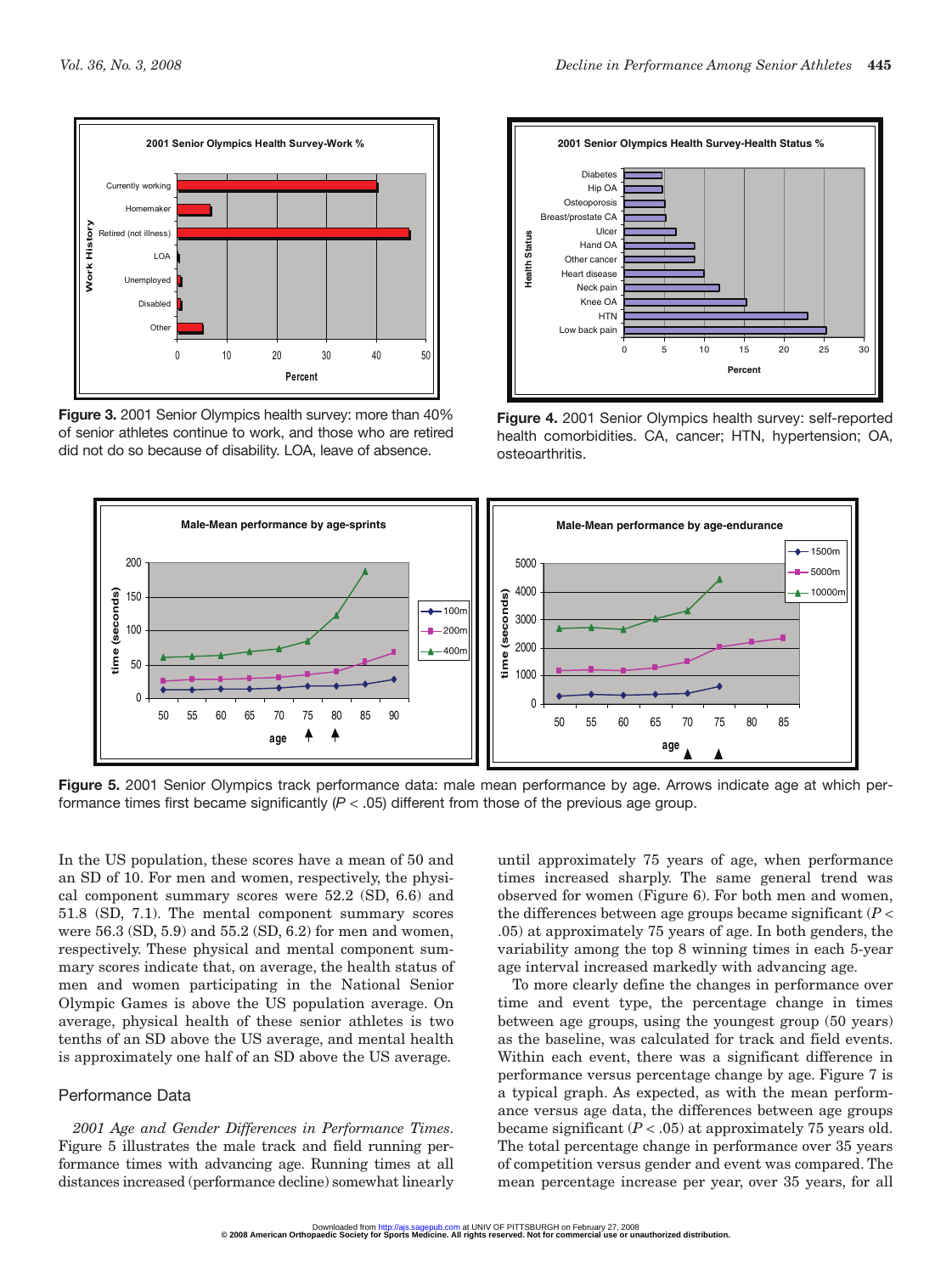

**Figure 6.** 2001 Senior Olympics track performance data: female mean performance by age. Arrows indicate age at which performance times first became significantly (*P* < .05) different from those of the previous age group.



**Figure 7.** 2001 Senior Olympics track: typical graph of percentage performance change with age.

track distances did not differ significantly between men  $(3.44\%)$  and women  $(3.36\%)$ . Using 75 years as the age when performance times increase significantly, the differences between the rate of change during the first 25 years of competition (ages 50-75 years) and the last 10 years (ages 75-85 years) were compared. The rate of decline was dramatically higher in the last 10 years of competition across all events (Figure 8). The mean decline in function was greater for women competing in sprint events than in the endurance events. This was especially true after the age of 75 years. This difference between sprint and endurance events was not apparent in male athletes.

# American Masters Track and Field Records: Age and Gender Differences in Performance Times

To capture the performance of athletes with the maximum function for their ages, the American Masters track and field records were analyzed as above. Athletes holding Masters records demonstrate the utmost capacity to overcome the difficulties of aging. As expected, the performance



**Figure 8.** 2001 Senior Olympics track: percentage change in performance times per year for all events. F/M 35, percentage change per event over 35 years of competition; F/M 50-75, percentage change per event from ages 50 to 75 years; F/M 75- 85, percentage change per event from ages 75 to 85 years.

times and percentage change in performance times increased with age. Like their 2001 Senior Olympic Games counterparts, the American record holders experienced a progressively larger increase in performance times (performance declines) as they aged (Figure 9). Women's performance declined more rapidly than that of the men (3.31% vs 1.9% change per year over 50 years of competition, ages 35-85 years) (Figure 10). American records data were available for 50 years of competition. Between the ages of 30 and 50 years, there were minimal changes in percentage performance per year. Over the next 25 years (ages 50-75 years), the percentage change in performance per year continued to increase moderately (men, 1.46%/y; women, 2.52%/y), however, at a rate 3 times that seen during the years from 30 to 50 years old. After age 75 years, the rate of per-year performance decline between 75 and 85 years old increased dramatically (women, 10.29%; men, 4.1%). The rate of the women's performance declined 4 to 5 times faster per year than during the previous 25 years of competition. The rate of the men's performance declined 2 to 3 times faster per year during the same period.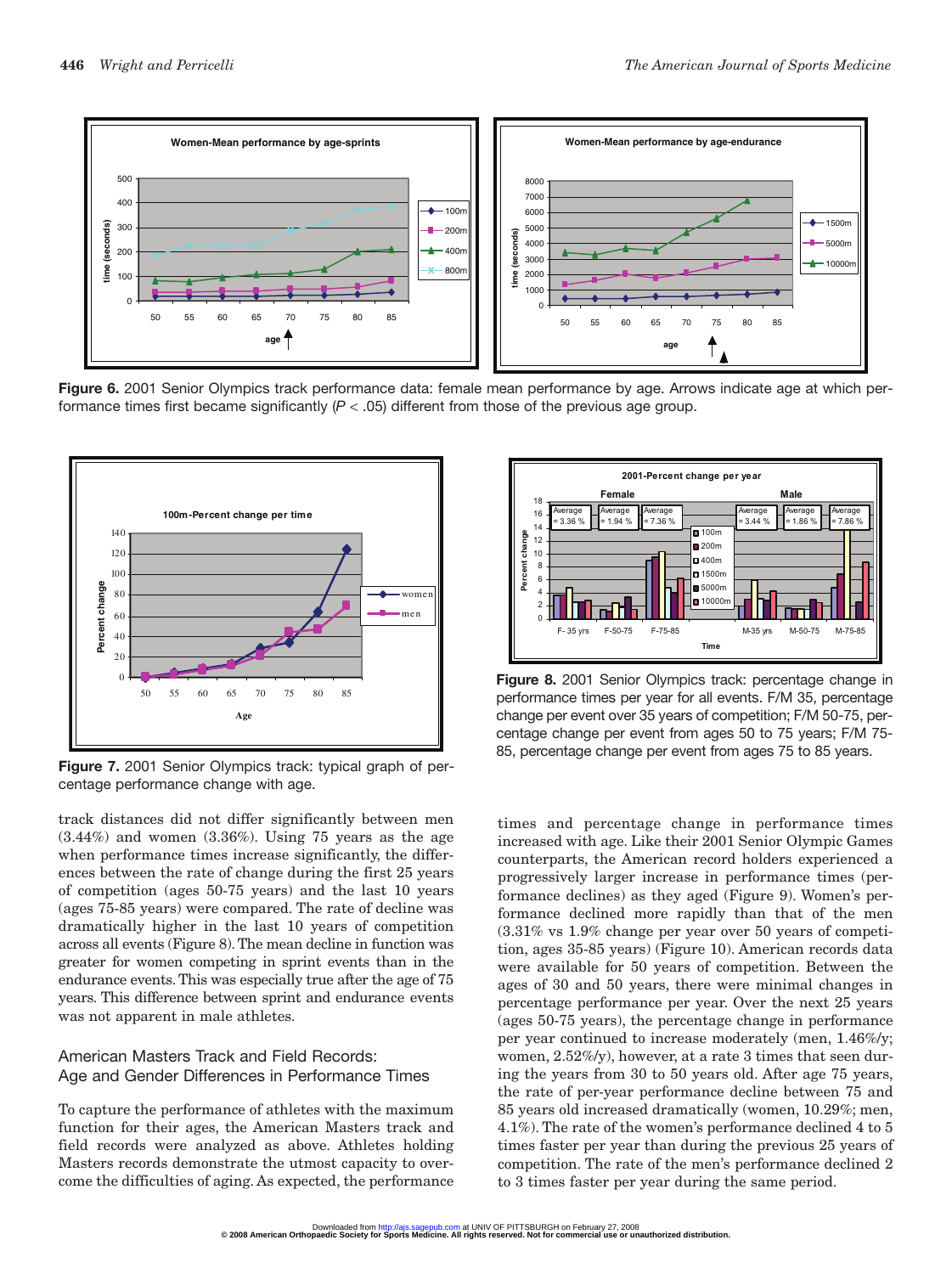

**Figure 9.** Male American track and field record holders: percentage change in performance by age for all events.



**Figure 10.** American track and field record holders: percentage change in performance times per year for all events. F/M 35, percentage change per event over 35 years of competition; F/M 50, percentage change per event over 50 years of competition; F/M 30-50, percentage change per event from ages 30 to 50 years; F/M 50-75, percentage change per event from ages 50 to 75 years; F/M 75-85, percentage change per event from ages 75 to 85 years.

# Comparison of 2001 Senior Olympians and the Masters Track Record Holders

When comparing the American record holders and their 2001 Senior Olympics counterparts, the male athletes' agedependent decline in performance was not as great as seen in their 2001 senior games peers. When the percentage decline for each event over 35 years was averaged together, the male American record holders declined at a mean rate of 2.2% versus 3.46% per year for the 2001 senior games winners. Although the declines in performance were similar from ages 50 to 75 years, the 2001 winners declined approximately twice as fast as did the record holders after reaching 75 years old (7.86% vs 4.1%) (Figure 11). The same is not true for the female American record holders. This group demonstrated a greater decline than that seen in their 2001 counterparts; the mean percentage change in performance over 35 years equaled 4.73% versus the 3.36% per year decline in performance seen in the 2001 group. The female American record holders declined at a mean rate of 4.73% per year over 35 years (ages 50-85 years) versus 3.36% per year for the 2001 senior games winners. From age 75 to 85 years, the female American record holders had a greater percentage decline per year over the senior athletes (10.29%/y vs 7.36%/y).



**Figure 11.** Comparison of mean percentage decline per year for all events: 2001 Olympians (2001) versus American record (AR) holders. F, female; M, male.

# **DISCUSSION**

In the past 15 years, incredible strides have been made toward understanding the positive effects of exercise on health and well-being as we age.As the baby boomers approach their 60th birthdays, the desire to live longer, healthier lives has become more prevalent. Perhaps most exemplary of successful aging are the Senior Olympians; this group of vital athletes exhibit persistently high levels of functional capacity as well as quality of life. To determine the natural history of primary (physiologic) aging, we looked to senior athletes, who are less likely to be confined by disuse or chronic disease.

# **Demographics**

Senior Olympians are largely white, well educated, and middle class. They, therefore, are not a true representation of the aging population in general and may reflect the health benefits of their socioeconomic status. Most of the participants have been active throughout their life spans and report better physical and mental health than that of the general population. They are not, however, immune to chronic illnesses but are only better able to physically handle them.

Physical Performance: The Effect of Age, Gender, and Event Type on Performance

Performance times and percentage change in performance increased for both men and women over time. In track athletes, performance times are well maintained until age 50 years and then modestly decline until age 75 years, when performance plummets.This finding is supported by several other studies of senior athletes $^{5,6,30,31}$  and suggests that if disuse and disease are eliminated as confounding variables, seniors should be able to remain functionally independent until that age. The loss of independence before 70 to 75 years is most likely owing to the effects of disease, disuse, genetic predisposition, or destructive lifestyle habits. Knowledge of this tipping point, which may be earlier with less active individuals, has key implications for our aging population as the increased cost of care for seniors becoming sedentary is much greater than if these individuals remained active and independent.<sup>34</sup>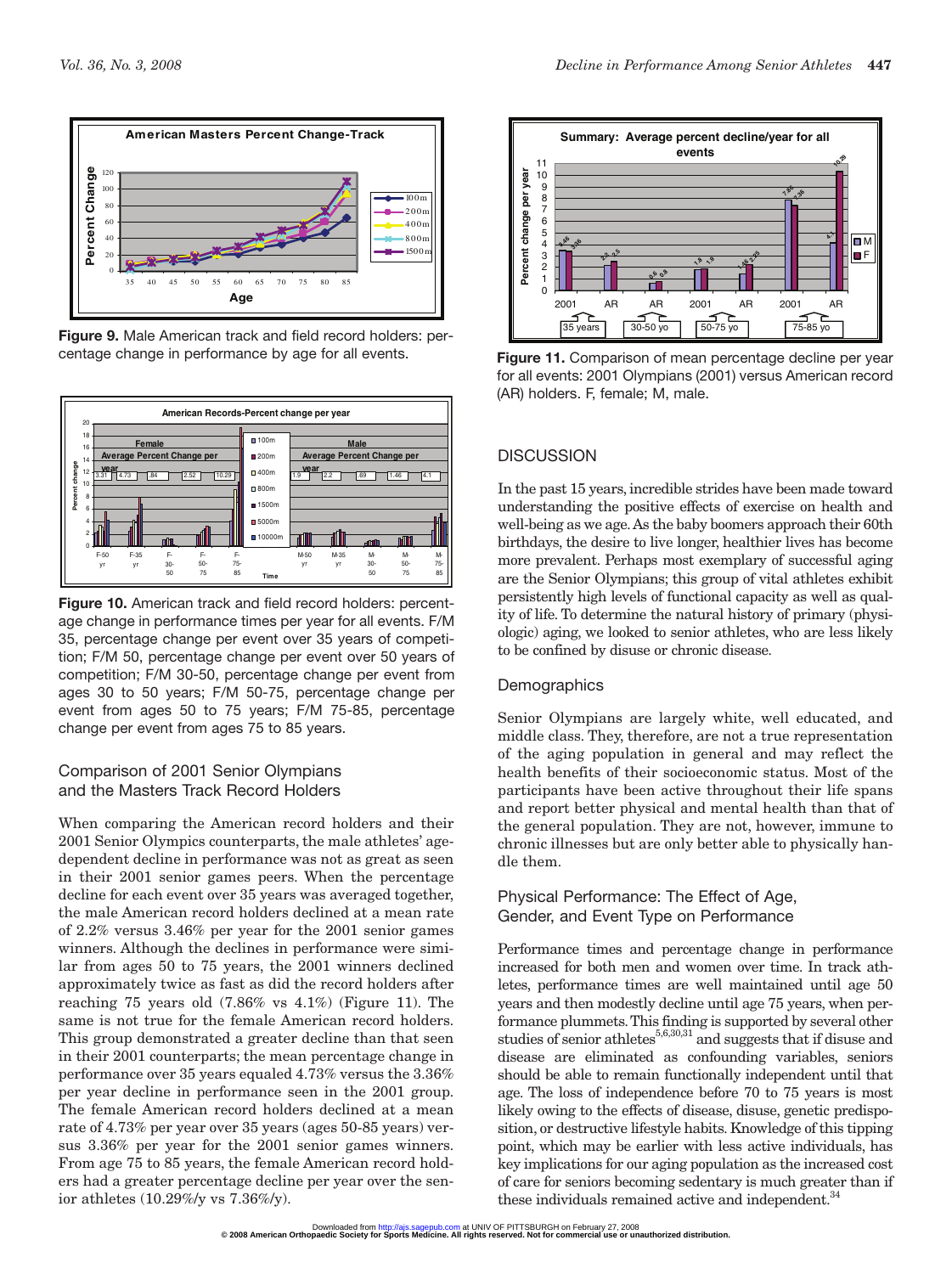Rates of performance decline were similar in male and female 2001 senior athletes. This similarity is supported by the work of Baker et al<sup>1</sup> in World Masters track and field athletes. Male American record holders, however, declined more slowly than did their female counterparts. This could reflect the large variability of winning times in the 2001 group. The faster performance decline in record-holding women may have a biologic basis or may reflect the smaller numbers of women continuing to compete in old age. Are they no longer able to compete, or do they simply decide that enough is enough? There are many examples of age-associated declines in activity in nature, from insects to humans.<sup>7,16,17,28</sup>

In Senior Olympians, the rates of decline are more rapid in sprint races in both men and women. In record holders, rates of decline are greater in the endurance races. This was especially true in 75-year-old women but was less a trend in men. Several authors did not see distance- or time-dependent performance trends in running, $<sup>1</sup>$  but in swimming, the sex differ-</sup> ences were greatest in the sprints and smallest in the distances.<sup>31</sup> The differences we found between the way the 2001 Senior Olympians' and American record holders' performances changed with event type are reflective of the literature. Moore<sup>23</sup> reported a larger decline in performance in the sprint distances, and Stones and Kozma<sup>29</sup> found a larger decline in the endurance races. Two camps are evident in the literature—those postulating that age-related decline is greatest in sports that tax the body's energy resources more ("energy expenditure hypothesis"), such as sprints, versus those proposing that energy supply (needed in endurance races) is more important. Perhaps the mechanisms of decline are different for different sports depending on the specific demands of the event.

*Factors Affecting Performance*. Multiple age-related factors have been attributed to the functional decline seen in senior athletes. These include declines in training intensity, reaction time, joint mobility, skeletal size, body fat composition, anaerobic and aerobic power supply, recovery ability, strength, endurance, and coordination. $1,19-22,26$ 

*Loss of Muscle Strength*. In addition to the previously discussed loss of bone mineral density, a large component of lost independence is weakness secondary to loss of lean muscle mass, termed *sarcopenia*. Muscle power is lost at a greater rate than is endurance capacity: 3.5% versus 1.8% per year.<sup>33</sup> This may be a reason that aged sprinters have markedly shorter stride lengths  $(40\% \text{ shorter})^{10}$  and require a significantly higher number of strides to cover the same distance. In a longitudinal study of aging skeletal muscle in sedentary adults, Frontera et al $^{11}$  found a 14.7% decline in muscle cross-sectional area in men over a 12-year period. Several authors $3,11,25$  have documented increased fat infiltration into muscle with age in nonathletes. Although there is a clinical impression that the composition changes and muscle mass loss are associated with a functional decline, results have been inconsistent in the literature. Visser et al, $35$  in conjunction with the National Institutes of Health ABC Study, recently documented an association between lower leg muscle mass and greater fat infiltration in the muscle with poorer lower extremity performance in older men and women. Their study examined healthy 70- to 79-year-old nonathletes. Baumgartner et  $al<sup>2</sup>$ 

found that elders with low muscle mass were 3 to 4 times more likely to report disability, have balance abnormalities, and use an assistive device for ambulation. Goodpaster et al $14,15$  found that high fat infiltration into muscle was associated with poor knee extensor strength and decreased muscle contractility, muscle fiber recruitment, and muscle metabolism. A greater muscle fat content has also been associated with glucose intolerance and diabetes mellitus.<sup>13,18</sup> The issue is therefore not only loss of absolute muscle mass but loss of lean muscle mass.

On the positive side, however, muscle attenuation can be modified by physical exercise.<sup>27</sup> Even in people older than 90 years, the supposed age-dependent loss of muscle size and strength can be reversed by weight lifting.<sup>9</sup> The strength gains, however, were modest compared with those in young individuals.

Loss of absolute muscle mass is primarily owing to a decrease in the size of type II (fast-twitch) muscle fibers. Individual fibers shrink approximately 30% between the ages of 20 and 80 years. There is also a decline in the absolute number of muscle fibers. Paralleling the decline in performance seen in this study, muscle fiber number declines modestly until the age of 50 years and increases more rapidly thereafter.<sup>33</sup> The effect of lost type II fibers may be attenuated by the maintenance of type I (slow-twitch) muscle cells. These durable cells remain constant or may actually expand up to 20% with physical activity. The loss of muscle cells is thought to be secondary to age-related neural degeneration. Muscle cells require stimulation from motor nerve cells to live, and without it, they too atrophy. Resistance training has been found to halt the shrinkage of type II muscle fibers and increase their capillary blood supply.<sup> $\frac{4}{4}$ ,<sup>24</sup> In fact,</sup> studies have shown that aerobic exercise alone is not enough to maintain muscle mass. Only strength-trained seniors had muscle mass and composition similar to that of a young control group. Coggan et al<sup>4</sup> further found that only training intensity and duration affect muscle fiber distribution, not aging alone. All these factors point to the critical need for resistance training after the age of 50 years for maintenance of muscle strength and independence.

Loss of Endurance Capacity. Tanaka and Seals<sup>32</sup> demonstrated that the changes in endurance performance with aging are attributed to reductions in maximal oxygen uptake  $(VO<sub>2</sub> max)$  and the decline in lactate threshold.  $VO<sub>2</sub>$ max is the maximum energy production via oxidative pathways. It is dependent on heart rate, cardiac output, and tissue oxygen uptake. Reductions in the  $VO<sub>2</sub>$  max are believed to be the primary reason for a decline in functional endurance with aging. The decline in  $VO<sub>2</sub>$  max is cut in half by intense habitual exercise. This effect is thought to be owing primarily to maintenance of cardiac output. Men and women have relatively similar rates of  $VO<sub>2</sub>$  max decline. As training levels decline, so does the  $VO<sub>2</sub>$  max.

The lactate threshold is the exercise intensity at which lactate concentrations in the blood increase significantly. Several studies have implicated a lower lactate threshold in decreased performance.<sup>8,12</sup> It appears, however, that lactate threshold is more important in youth and young middle age, whereas  $VO<sub>2</sub>$  max is more significant in later middle age.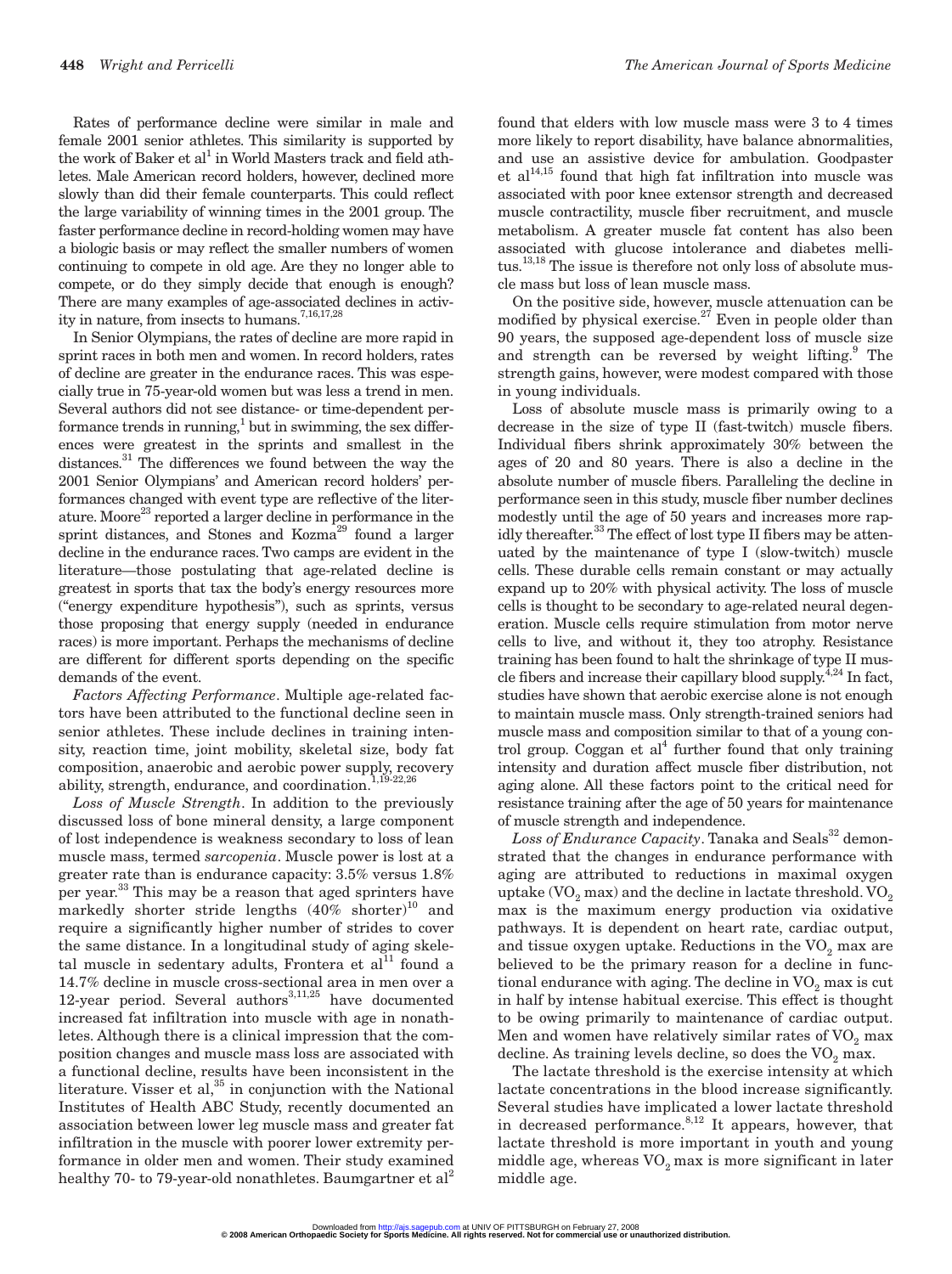*Loss of Exercise Economy*. Decreased joint motion, coordination, and flexibility contribute significantly to declines in exercise economy. As already discussed, aged sprinters have markedly shorter stride lengths than do their younger counterparts and may take up to twice the number of strides to cover the same distance. Although part of this may be the effect of lost muscle strength and power, the other important component is joint flexibility. Connective tissue is inherently stiffer with aging, and knee motion decreases up to 33% with aging from 123° to 95°. This means that the stride transition from swing phase to stance phase (the knee bent 90°) is near the maximum joint flexion in the senior athlete and slows the free leg's power to take the next step.<sup>33</sup> Flexibility also maintains the stretch/reflex response of muscle and thereby boosts speed. Finally, stretching may reduce delayed exercise soreness.

# SUMMARY: WHAT LESSONS CAN BE LEARNED FROM SENIOR ATHLETES?

This study demonstrates that aging alone is not a reason for becoming inactive. Although chronic disease still exists in this population, senior athletes maintain active lifestyles and report a great sense of physical and mental well-being. The tipping point for this change in physical ability seems to center around 75 years old. This has important implications for physicians and patients alike as we seek to prevent the balance between senior independence and disability from tipping toward disability.

One must be cautious in the use of this National Senior Games Association data for several reasons. First, the response rate for the survey was only  $26\%$  (N = 2599) of competitors participating in the 2001 Senior Olympics. Although this may change our subjective results, this would not change our objective performance finding with the use of the top 8 finishers of each race. Second, senior athletes are active individuals, likely not suffering from the effects of disuse and inactivity, thus making it difficult to parallel a general population.

#### Future Directions

Future clinical and translational research of senior athletes should focus on 3 areas: keeping the senior athlete competitive longer, sustaining the independence of seniors in the community, and monitoring not only the health status outcomes of these programs but their impact on health care resource use.

As always, data from cross-sectional studies must be considered with caution. Because we are not following the same people throughout their life spans, other factors besides physiologic aging may play a large role in the performance declines seen here. It is difficult to monitor the effect of selfselection, chronic illness, activity history, or genetic propensity in a cross-sectional study. Longitudinal studies of this population will clarify these confounding issues.

This study is the first step in understanding the role of exercise in prevention of disability in seniors. Examining

the population of senior athletes who have slowed the disabling effects of aging will provide a valuable means for not only understanding this growing population but also designing preventive measures for the general population.

#### **REFERENCES**

- 1. Baker AB, Tang YQ, Turner MJ. Percentage decline in masters superathlete track and field performance with aging*. Exp Aging Res.* 2003;29:47-65.
- 2. Baumgartner RN, Koehler KM, Gallagher D, et al. Epidemiology of sarcopenia among the elderly in New Mexico. *Am J Epidemiol.* 1998; 147:755-763.
- 3. Borkan GA, Hults DE, Gerzof SG, Robbins AH, Silbert CK. Age changes in body composition revealed by computed tomography. *J Gerontol.* 1983;38:673-677.
- 4. Coggan A, Spina RJ, King DS, et al. Skeletal muscle adaptations to endurance training in 60-70-yr-old men and women. *J Appl Physiol.* 1992;72:1780-1786.
- 5. Dempsey JA, Seals DR. Aging, exercise and cardiopulmonary function. In: Lamb DR, Gisolfi CV, Nadel E, eds*. Perspectives in Exercise Science and Sports Medicine: Exercise in Older Adults.* Vol 8. Carmel, Ind: Cooper; 1995:237-304.
- 6. Donato AJ, Tench K, Glueck DH, Seals DR, Eskurza I, Tanaka H. Declines in physiological functional capacity with age: a longitudinal study in peak swimming performance*. J Appl Physiol.* 2003;94:764-769.
- 7. Eskurza I, Donato AJ, Moreau KL, Seals DR, Tanaka H. Changes in maximal aerobic capacity with age in endurance-trained women: 7-year follow-up*. J Appl Physiol.* 2002;92:2303-2308.
- 8. Evans SL, Davy K, Stevenson ET, Seals DR. Physiological determinants of 10-km performance in highly trained female runners of different ages. *J Appl Physiol.* 1995;78:1931-1941.
- 9. Fiatarone M, Marx E, Ryan N. High intensity strength training in nonagenarians: effects on skeletal muscle. *JAMA.* 1990;263:3029-3039.
- 10. Forsberg AM, Nilsson E, Werneman J. Muscle composition in relation to age and sex. *Clin Sci.* 1991;81:249-256.
- 11. Frontera WR, Hughes VA, Lutz KJ. A cross sectional study of muscle strength and mass in 45-78 year old men and women. *J Appl Physiol.* 1991;71:644-650.
- 12. Fuchi T, Iwaoka K, Higuchi M, Kobayashi S. Cardiovascular changes associated with decreased aerobic capacity and aging in long-distance runners. *Eur J Appl Physiol Occup Physiol.* 1989;58:884-889.
- 13. Goodpaster BH, Carlson CL, Visser M. The attenuation of skeletal muscle and strength in the elderly: the Health ABC study. *J Appl Physiol.* 2001;90:2157-2165.
- 14. Goodpaster BH, Kelley DE, Thaete FL. Skeletal muscle attenuation determined with computed tomography is a marker of skeletal muscle lipid content. *J Appl Physiol.* 2000;89:104-110.
- 15. Goodpaster BH, Kelley DE, Wing RR. Effects of weight loss on regional fat distribution and insulin sensitivity in obesity. *Diabetes.* 1999;48:839-847.
- 16. Holloszy JO. Effect of voluntary exercise on longevity of rats*. J Appl Physiol.* 1985;59:826-831.
- 17. Holloszy JO, Kohrt WM. Exercise. In: Masoro EJ, ed. *Handbook of Physiology: Section 11. Aging*. Bethesda, Md: American Physiological Society; 1995:633-666.
- 18. Jacob S, Machann J, Rett K. Association of increased intramyocellular lipid content with insulin resistance in lean nondiabetic offspring of type 2 diabetic subjects. *Diabetes.* 1999;48:113-119.
- 19. Joyner MJ. Physiological limiting factors and distance running: influence of gender and age on record performances. *Exerc Sport Sci Rev.* 1993;21:103-133.
- 20. Koralewics LM, Engh GA. Comparison of proprioception in arthritic and age-matched normal knees. *J Bone Joint Surg Am.* 2000;82(11): 1582-1588.
- 21. Lakatta E. Alterations in the cardiovascular system that occur in advanced age. *Fed Proc.* 1979;38:163-167.